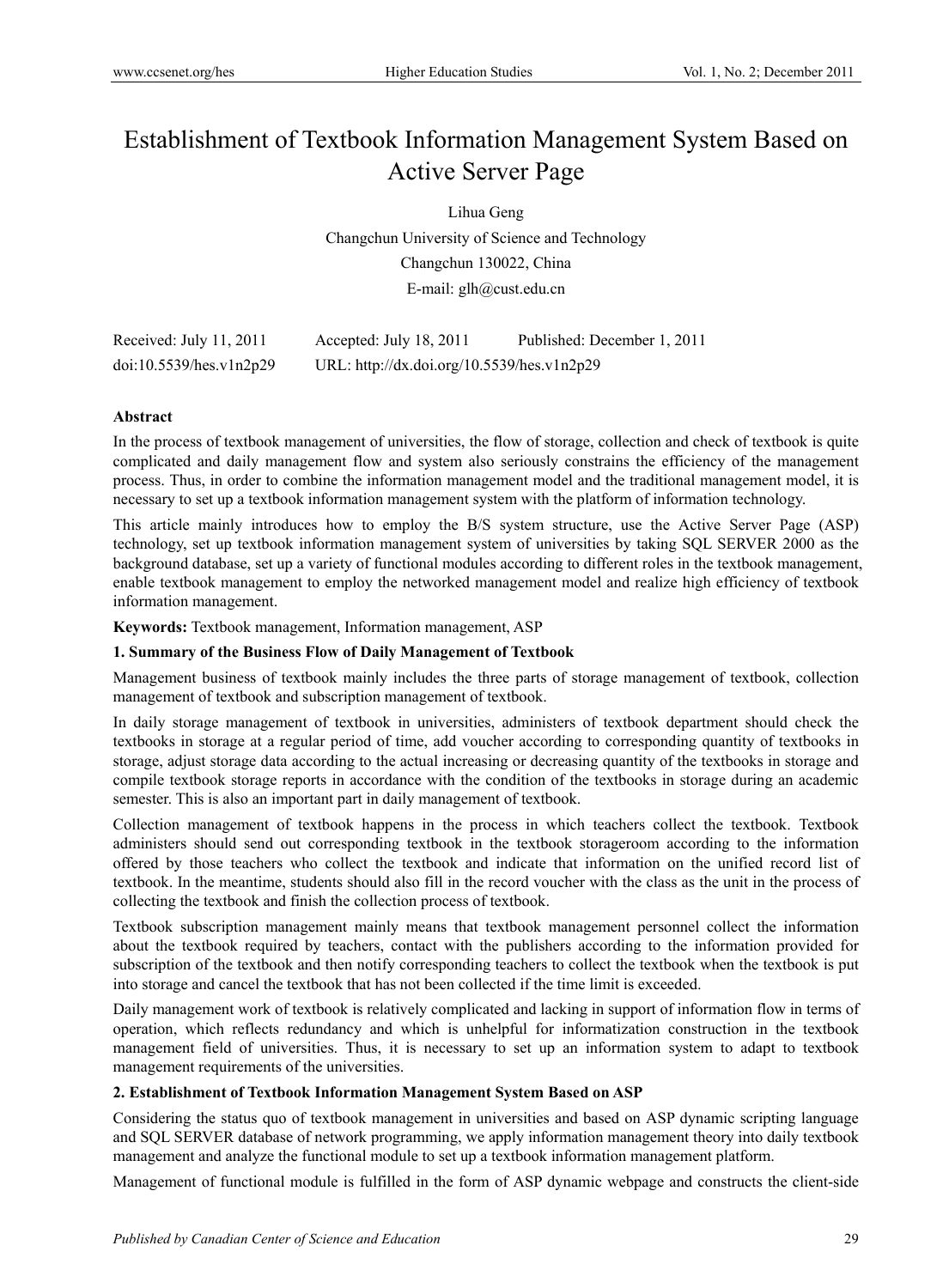login window through B/S that verifies user name and password. The module sets up multiple administrators according to different functions and the administrators can login in to conduct daily management on corresponding data. The major functions include the following several aspects. (See Figure 1)

## *2.1 Design of Textbook Storage Management Module*

This section mainly sets up daily textbook storage management database and administrators can conduct daily management and maintenance on textbook in storage through ASP webpage.

## 2.1.1 Textbook storeroom and bookshelf information management

For convenience of administrators to conduct accurate search in textbook information, textbook administrators can give a serial number to all storerooms for storage of textbook and all bookshelves in these storerooms. Textbook administrators give a relevancy number to the bookshelves in all the storerooms in accordance with the storerooms, realize the secondary classification management of "storeroom-bookshelf" through database, add background information about the bookshelves and storerooms that are recently added and make revisions on information change of storerooms and bookshelves. If a certain storeroom or bookshelf is no longer used, its information can be deleted. Textbook administrators bind together textbook storage storerooms and bookshelves and make a selection by means of the secondary drop-down list to avoid the fact that each time information about the storage place has to be input in the process of registering and putting textbook into storage.

Textbook information administrators can make adjustment regularly on bookshelves and storerooms and arrange storage place for textbook according to realistic conditions. If textbook of an entire storeroom needs to be adjusted, it is only necessary to alter the storeroom information that needs to be adjusted, which is enough to adjust information about textbook that is put in storage within this storeroom for convenience of storage management of the textbook.

## 2.1.2 Textbook storeroom management

This section mainly deals with management of information of daily textbook in all bookshelves and storerooms. Textbook administrators can login in to manage information of books in each storeroom and bookshelf, quantity of textbook in storage and distribution of storerooms and bookshelves and conduct operation on addition, modification and deletion of information.

As for storage of textbook at the beginning of each academic semester, it is necessary to input the basic information of textbook through the system, such as, title of textbook, publisher, unit price of textbook, course information and class to use the textbook, etc. The drop-down list can be used to select the storeroom and bookshelf for storage of the textbook. We can select "storage" in the column of "condition of textbook", which indicates that the textbook has arrived and been put in storage. Textbook administrators can also inquire about the storage position of textbook according to the above information. According to requirement of the storage, textbook administrators can alter the storage position of the textbook which requires to modify the storage position of the textbook within the platform of the system.

## *2.2 Design of Textbook Send-receive Information Management Module*

## 2.2.1 Textbook collection information management

At the beginning of an academic semester, collection of textbook is an intensive task of textbook administrators and the corresponding management is to set up corresponding module on the information management platform.

After the textbook administrators have confirmed information about teachers who collect the textbook, they inquire the storage position of the textbook within the system to confirm quantity of the textbook. After they make sure the information is correct, the textbook administrators change the condition of the textbook from "storage" to "collected" and fill in the names of teachers who have collected the textbook in the textbox of information about the teachers who have collected the textbook. All textbooks that have been collected can be inquired through the system platform. Likewise, when students collect the textbook they need, the above flow is repeated and the students need to fill in relevant information about their class.

Establishment of the above functional module finishes the information management in the process of collecting the textbook, which not only realizes quick search of the storage position of each category of textbooks, but also enables each record to be more reasonable, avoiding occurrence of chaos and low efficiency and enhances the working efficiency of the entire process.

## 2.2.2 Textbook send-receive report

In order to make the information management more institutionalized in the process of textbook send-receive, it is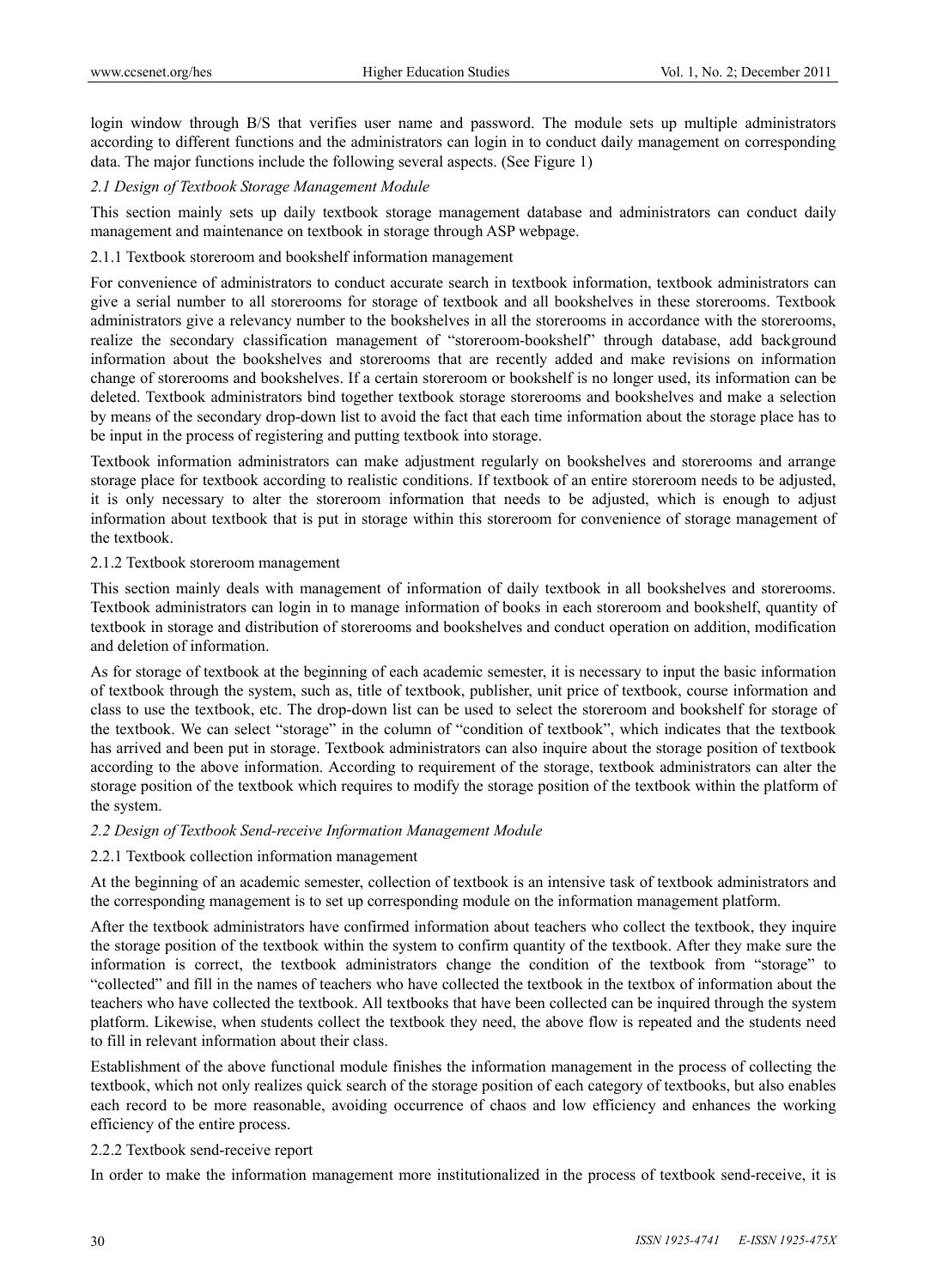necessary to compile textbook send-receive reports regularly so as to make daily information archive. Hence, textbook administrative staff need to set up daily textbook send-receive report management to reflect usage and collection of the textbook within an academic semester.

In information management, combination of ASP Application module with Microsoft Excel can generate an Excel report about information of the textbook that are in storage at an academic semester so as to make the compilation of the report simpler. All information about the textbook at the semester can be output circularly through the sentence of do… loop in ASP, which can enable textbook administrators to generate an Excel report and have a general mastery of the send-receive information of the textbook within the semester, which is convenient for information archive.

## *2.3 Design of Textbook Subscription Information Management Module*

At the end of each semester, the amount of work in subscription of the textbook for the following semester is great. The traditional management pattern is quite complicated in statistics about subscription information and even if the Excel is used for statistics, the textbook administrators still need to integrate multiple Excel tables. Therefore, teachers and textbook administrators need to cooperate on a single platform and conduct unified operation and processing on information with different roles and user accounts.

## 2.3.1 Subscription information management

## 2.3.1.1 Submission of textbook subscription information

Textbook administrators need to make a statistics about curriculum of the following semester and add information about the curriculum and teachers in the database according to the teaching task. Teachers can login in the teacher client-side to submit information about textbook to be used for teaching task courses in the following semester, such as, time of textbook, ISBN of textbook, publisher and class to use the textbook and so on. After the submission is finished and before the textbook administrators verify the information, teachers can make any revision until the information is correct and they can make a choice for attribute of the textbook so as to confirm whether all teachers and students have subscribed the textbooks they need.

## 2.3.1.2 Summary of textbook subscription information

Textbook administrators login in through the administrator client-side backstage, manage the textbook subscription information which teachers fill in, examine and verify the textbook subscription information and notify those teachers accounts who haven't filled in the information or have not filled in the information according to the requirements to finish filling in the textbook subscription information or revision information. After all information has been examined and verified, the textbook subscription information is circularly read out from the database through Application module and an Excel form in a designated format is generated for administrators to archive the information.

## 2.3.2 Textbook order management

After the information of textbook subscription is collected, textbook administrators need to contact with the publishers and the major management content includes the quantity, category and total amount of the textbook subscribed in each publisher. Hence, it is necessary to further classify the textbook subscription information through ASP to enable textbook administrators to have a general and clear mastery of the information of all publishers and generate a textbook order with a publisher as one unit.

Establishment of textbook order can be managed through ASP recordset, namely, rs.recordcount function and the data read out are the information of textbook subscription. Before the textbook administrators fill in information of subscription, they may firstly set up an information form about publishers so that teachers may select by the drop-down list in their filling in textbook information and also a textbook order can be generated through classification of publishers.

By establishing the textbook order, the textbook administrators can then have a general management of the total quantity of textbooks that are subscribed in all publishers from the background management interface, total expenditure and specific and relevant information, which helps them to arrange expenditure and arrange storerooms and bookshelves for storage of textbooks. After the information form of publishers is established, relevance can be made about the common field "information of publishers" between publisher information form and textbook subscription information form and the information can be read out circularly in the form of secondary classification. At the time of reading out the information circularly through the sentence of "for…next", the total amount of textbooks subscribed in related publishers is calculated and the total amount of textbooks subscribed in a certain publisher is finally aggregated.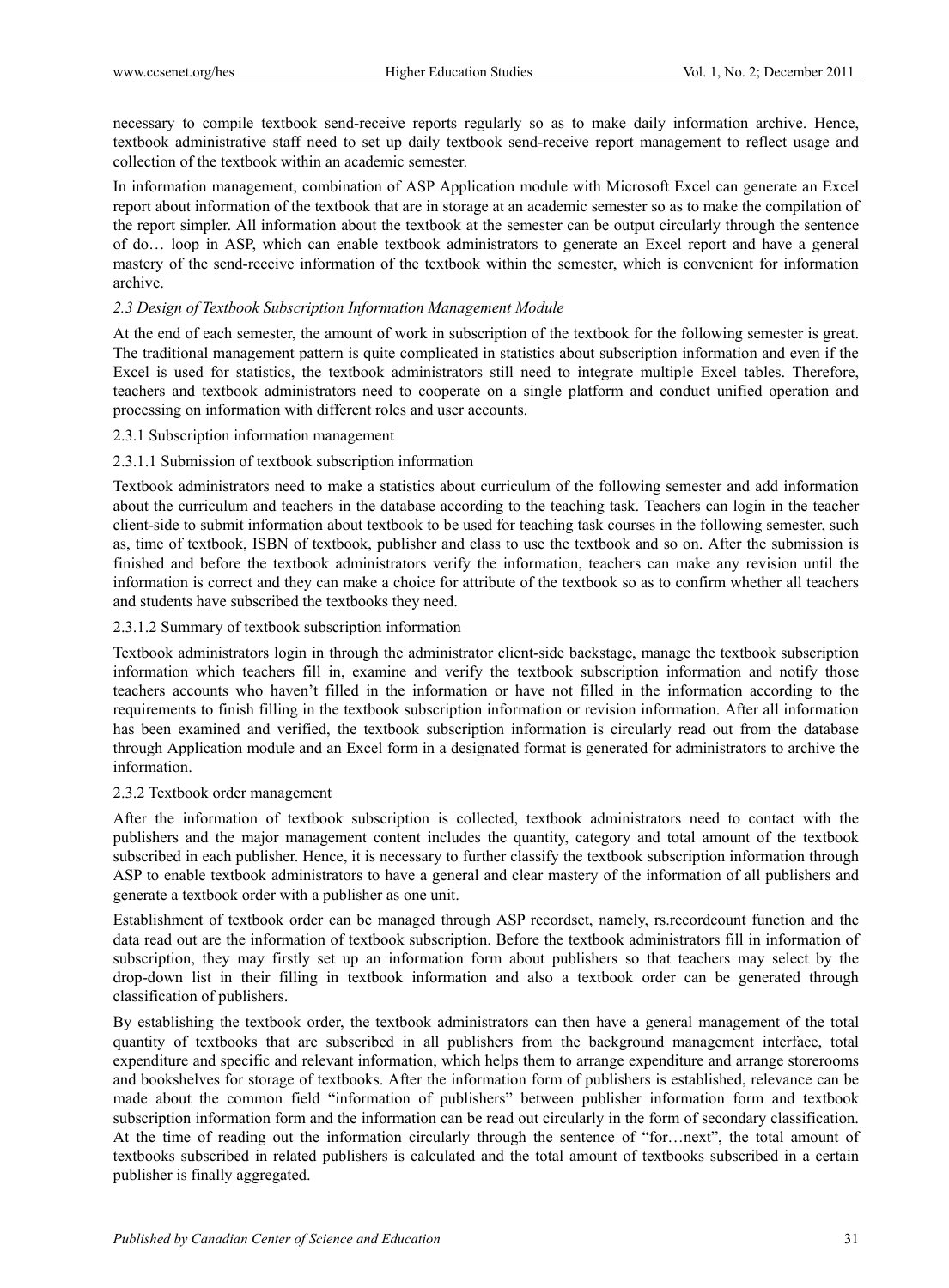## 2.3.3 Textbook information inquiry

In order for the teachers and textbook administrators to inquire the real time information of textbooks, we need to set up a multi-function textbook information inquiry system and retrieve the textbook information by different means. We may set such inquiry patterns as "according to title of textbook", "according to publishers", "according to names of teachers", "according to subscription date" and so on. Teachers may inquire the condition of textbook they are to subscribe by logging in their account so as to collect the textbook they need with no delay.

## **3. Design of Security Module of Textbook Information Management System Based on ASP**

A secure operation environment is required for establishment of the above textbook information management system. Hence, the textbook administrators need to design security of multiple parts of the system that has been established so as to ensure protection on data information and successful daily management.

## *3.1 Filtering of Security Information of Form*

The form is the frequently-used module by the network office system in daily management. Since there are several times of submission of the form, a lot of vulnerabilities might be attacked by the hackers, which further makes the data in the process of submitting the form unable to be normally stored and modified. Or the hackers may modify the submission parameter of the form to directly change and delete the database content. All the above may bring great damage to the information system platform. Therefore, it is a must to set up a secure information module of the form so as to ensure information security in the process of submitting the form.

External submission of the form is caused by unconcealed form and since the attribute of submission action of the form can reflect the page of submission through HTML. Thus, the hackers can construct a form from outside and launch attack on corresponding page, namely, to submit the SQL order to the page through the action parameter of the form that is submitted from outside to achieve the purpose of destructing the structure of the form. Therefore, external submission can be prohibited by means of constraining the server form.

## *3.2 Encrypted Form Module*

In order to prevent hackers to acquire information in the ASP page, it is quite necessary to encrypt some fields in the page. With encryption, even if the encrypted information is embezzled by hackers, they are unable to decrypt through the corresponding procedure and acquire the initial data.

The most common encryption is to encrypt the 32 bits of MD5 on the password of a login user. This sort of encryption pattern filters the field information of data as 32 bits of random digits and letters and enters these 32 bits of digits and letters through ASP sentence into the database. Thus, even if the database is downloaded or decrypted, what the hackers will get is 32 bits of random digits and letters and they are unlikely to get the real value of the field and information of the data is protected.

## **4. Vision to Improve Textbook Information Management System**

Textbook information management system enhances the working efficiency of textbook management and also reflects features of information management. This system can almost ensure satisfaction of the functions in application, but there are still some improvements to be made in actual operation.

# *4.1 Database of Textbook Subscription Is Open to Be Established*

In the process of teachers selecting textbook, they need to inquire the basic information about the textbook according to the catalogue of textbook subscription. Hence, more work is done in inquiry of information. Furthermore, information of books in catalogue of textbook subscription each year is different or the publishers have changed the publication information of the textbook. Sometimes, it may occur that a certain category of textbook is no longer published. Textbook administrators ought to set up textbook information base so that teachers only need to archive the simple information of the database when they fill in basic information of the textbook.

However, it is not realistic to set up textbook information database only by system administrators. Therefore, textbook administrators need to cooperate with the publishers, input or add information in the form of electronic data or input the optical disk information about the data of subscription at that time offered by the publishers in the SQL database. The publishers can manufacture an Excel form or Access data form according to the catalogue of subscription each year. Then, it is only necessary for the system administrators to input the information of the form to the backstage SQL Server database, which is enough for teachers' inquiry in subscription of the textbook.

# *4.2 Database Needs to Be Backed Up and the System Needs to Be Upgraded at Regular Intervals*

With increase in the quantity of textbook information management within the universities, it is necessary to store and process the large quantity of data. Hence, it is quite necessary to update the database at regular intervals.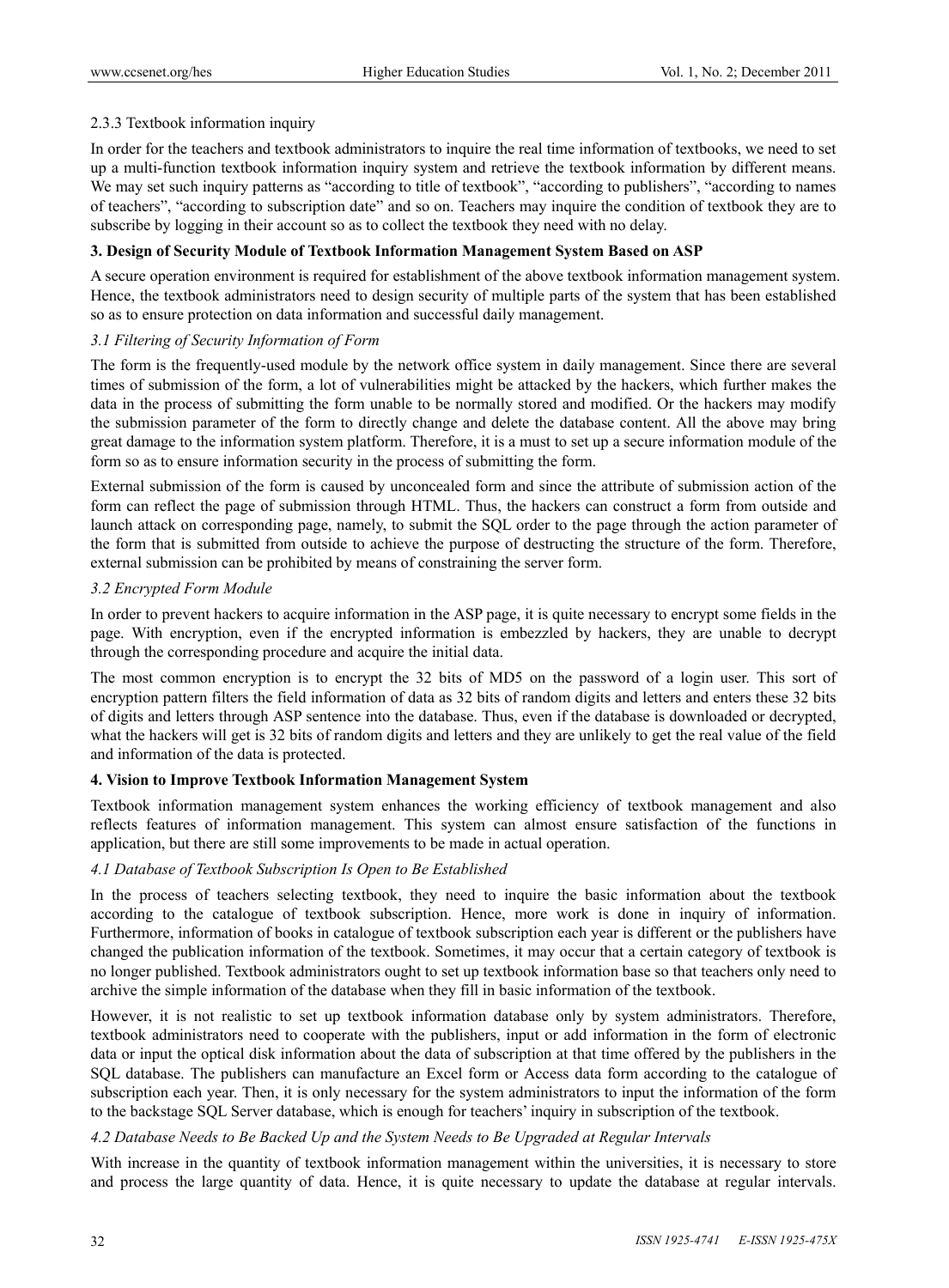Textbook administrators may select large-scale enterprise database, such as, Oracle, etc., to increase demand on storage and processing of data. As for former data, they can resort to the ASP Application module to generate a report to keep in the archives and back up and put in storage the former textbook subscription information.

At the same time, with rise of the quality of information processing, we can make a choice for compilation of language. For example, we can change ASP into JSP or PHP to make the data processing of the page more rapid and convenient and higher in security. Considering the increase in the demand function in textbook management, it is necessary to further improve the textbook information management system.

#### *4.3 Server Needs to Be Managed and Maintained at Regular Intervals*

In order to improve the storage environment of the server, textbook administrators may select the server with higher efficiency and security to store the data and conduct daily management on the operating environment of the server to ensure security of information data storage. They ought to back up in time data that are stored within the server of the platform, clone the real time data through FSO, partition singly for back-up in the standby hard disk to avoid loss and destruction of the information, check regularly whether the root directory document produces fragment for data information so as to clear up the information fragment in time and enhance the utilization efficiency of data storage hard disk.

In the meantime, daily network maintenance should not be neglected and network equipment, interface equipment and all sorts of consumable items should be renewed and examined at regular intervals to ensure normal operation of the server. Obligations of those who are in charge of maintenance should be specified and they should regularly write a log in the process of information processing, examine and verify the maintenance logs one after another to ensure the security and stability of information management and operation environment.

#### **5. Conclusion**

Establishment of textbook information management system based on ASP mainly offers convenient operation and reliable information storage management for the process of textbook information management in universities. Establishment of such an information management system can enable the textbook send-receive information, textbook subscription information and textbook subscription report management to be effectively administered, and enable textbook administrators, storage administrators and teachers to divide labor and cooperate in information management, which has great promoting effect on informatization establishment of textbook management in universities on the basis of ensuring security of managing textbook information network in universities.

#### **References**

Qiao, Jian & Xia, Ling. (2007). Study and Development of Network Information Management Platform of Academic Journals. *China Management Informationization*, 10(7), 41-43

Tang, Liying. (2005). Brief Discussion on Information Management of Textbook in Universities in the Network Environment. *Journal of Wuxi Institute of Commerce*, (3).

Wang, Yan. (2009). Design and Realization of Journal Information Management Platform. *Intelligence Information*, (9), 73-755

Xie, Xindong. (2009). Thought on Textbook Innovative Management in Universities. *Journal of Chifeng University (Natural Science Edition)*, (02).

Zhang, Ke & Wang, Jingfa. (2008). Design of Collection and Editing of Journal Manuscripts Based on B/S Framework --- Taking Network Collection and Editing System of "Library and Information" as an Example. *Library Work and Study*, (5), 15-19